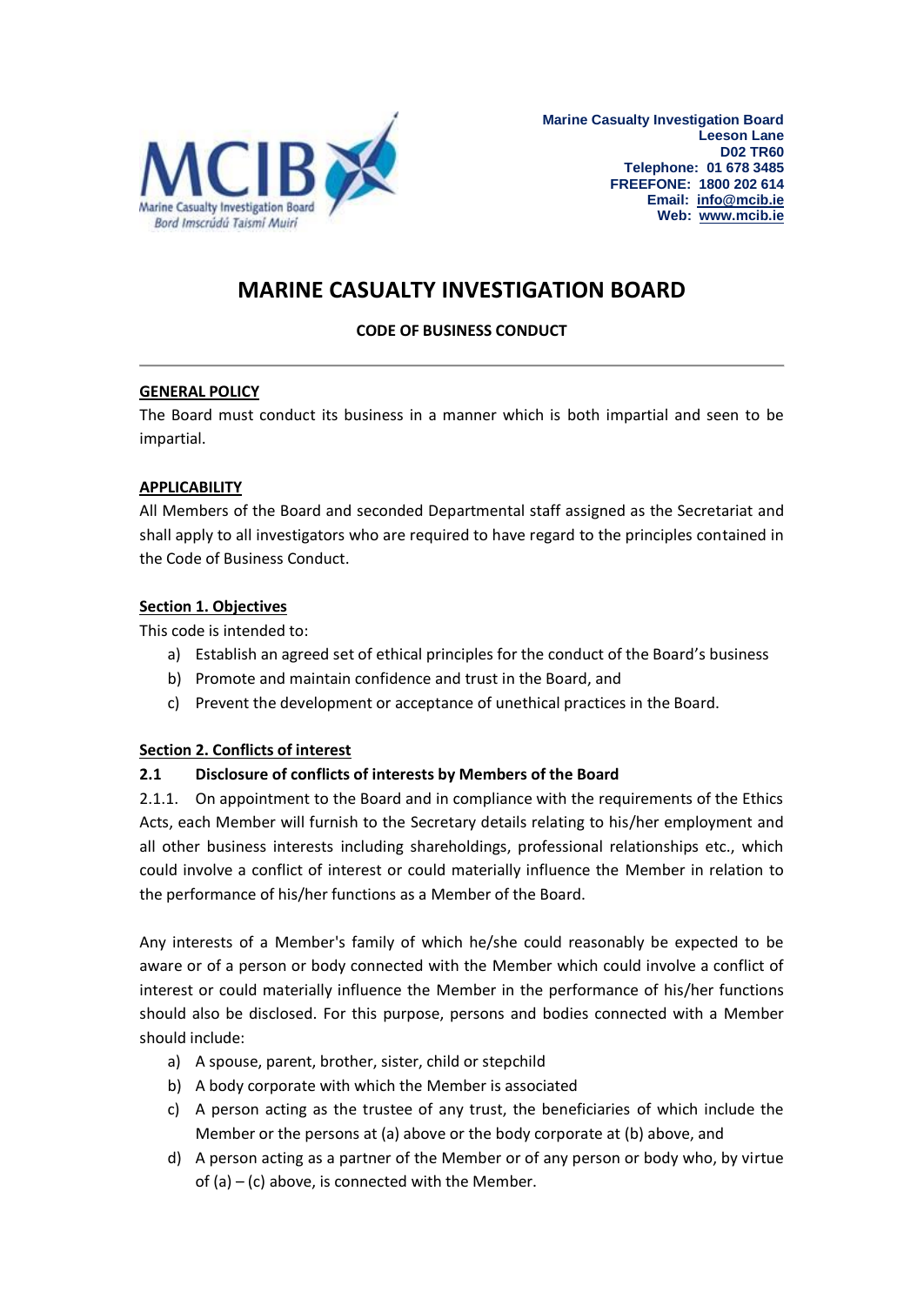2.1 2 Each Member should furnish to the Secretary details of business interests on the lines above of which he/she becomes aware during the course of his/her directorship.

*2.1.3* Where it is relevant in any matter which arises, the Member should be required to indicate to the Secretary the employment and any other business interests of all persons connected with him/her, as defined at (I) above.

*2.1.4* The Board may exercise discretion regarding the disclosure by Members of minor shareholdings. As a general guideline, shareholdings valued at more than €15,000 or of more than 5 per cent of the issued capital of a company should be disclosed.

*2.1.5* If a Member has a doubt as to whether this Code requires the disclosure of an interest of his/her own or of a connected person, that Member should consult the Secretary.

*2.1.6* Details of the above interests shall be kept by the Secretary in a special confidential register and should be updated on an annual basis. Changes in the interim should be notified to the Secretary as soon as possible. Only the Chairperson and Secretary Executive shall have access to the register.

*2.1.7* Should a matter relating to the interests of the Chairperson arise, he/she should depute another Board Member to chair the Board meeting and should absent himself/herself when the Board is deliberating or deciding on a matter in which the Chairperson, or a person or body connected with the Chairperson, has an interest.

*2.1.8* Board documents on any case which relate to any dealings with the above interests should not be made available to the Member concerned prior to a decision being taken. (Such documents should be taken to include those relating to cases involving competitors to the above interests). Decisions once taken should be notified to the Member.

*2.1.9* As it is recognised that the interests of a Member and persons connected with him/her can change at short notice, a Member should, in cases where he/she receives documents relating to his/her interests or of those connected with him/her, return the documents to the Secretary at the earliest opportunity.

*2.1.10* A Member should absent himself/herself when the Board is deliberating or deciding on matters in which he/she (other than in his/her capacity as a Member of the Board) or a person or body connected with him/her has an interest. In such cases a separate record (to which the Member would not have access) should be maintained.

*2.1.11* Where a question arises as to whether or not a case relates to the interests of a Board Member or a person or body connected with that Member, the Chairperson of the Board should determine the question.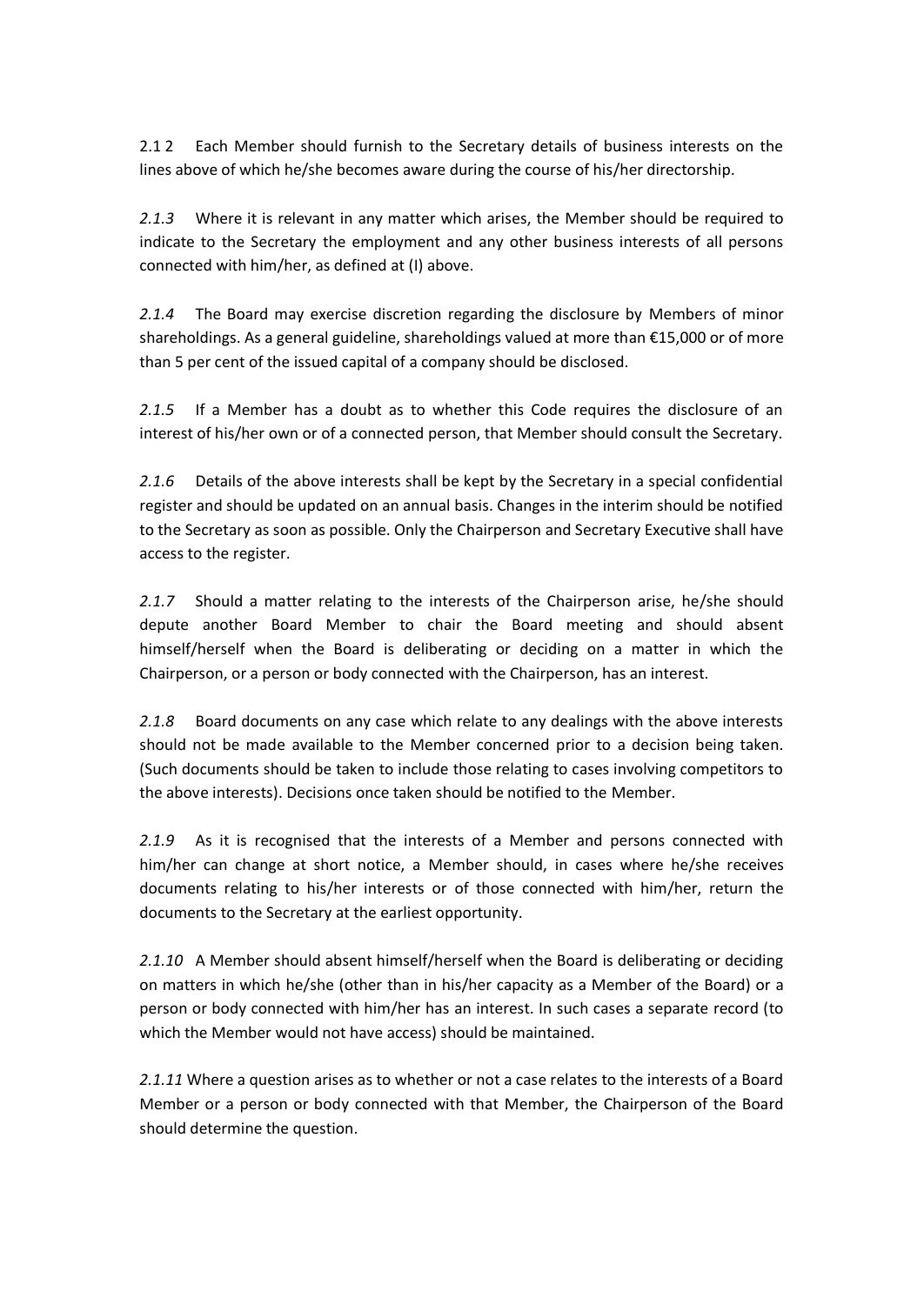*2.1.12* Serving and former Board Members should respect the confidentiality of sensitive information received while acting in that capacity. This includes commercially sensitive information, personal information, and information received in confidence by the Board.

# **2.2 Avoidance of conflicts of interest by staff assigned to the Board and by investigators**

*2.2.1* Staff assigned to the Board and investigators should not involve themselves in outside employment or business interests which are in conflict, or in potential conflict, with the business of the Board, or would prevent them from carrying out their duties

*2.2.2* Where a question arises as to whether or not a case involved a conflict of interest for staff assigned to the Board/investigators, the matter should be brought to the attention of the Secretary. Where it is appropriate and warranted, the Chairman shall determine the question and his/her decision shall be final.

*2.2.3* Staff assigned to the Board/investigators must declare in writing to the Secretary who maintains a confidential record - any personal or family interest or possible conflict of interest that might affect their impartiality in carrying out their duties immediately if such exists or as soon as it occurs.

# **Section 3. Gifts and entertainment**

**3.1** Staff assigned to the Board/investigators must not accept or give gifts, hospitality, preferential treatment, or any other benefits or favours which might affect or appear to affect the ability of the donor or the recipient to perform their duties in an independent and impartial manner.

**3.2** Some suppliers, consultancies/service providers and contractors may send unsolicited gifts to named staff assigned to the Board/investigators with whom they have contact. In such cases staff assigned to the Board/investigators may accept gifts of small value (less than €100) of this nature provided:

- a) The gift is unsolicited,
- b) The donor is not involved in the work of the Board, and
- c) Not more than one such gift may be accepted in a year from any one contractor/supplier of goods/services.

**3.3** Details of all gifts received by staff assigned to the Board/investigators must be notified to the Secretary.

**3.4** Entertainment of Board member, staff assigned to the Board or of investigators by external service suppliers is not permissible under any circumstances. Such offers should be tactfully refused, and this policy quoted. Entertainment is defined as meals, residential stays, tickets for a sports or other public entertainment event, or any other benefit in kind which a Member, investigator or staff assigned to the Board is offered. Under no circumstances may cash or cash vouchers be accepted by any Board Member, staff assigned to the Board, or investigator.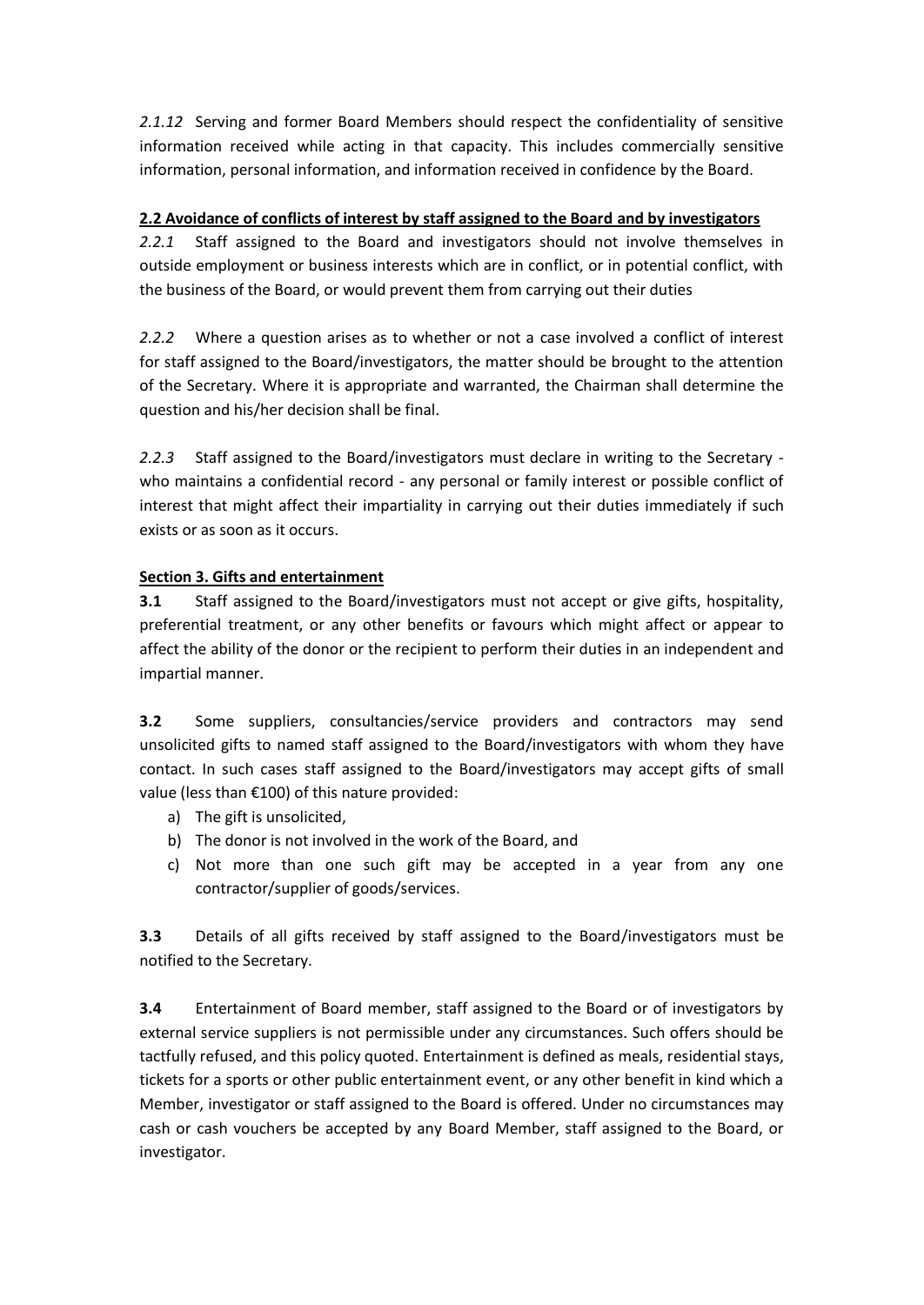## **Section 4. Prohibition on solicitation of gifts**

**4.1** Under no circumstances may any Member, investigator or staff assigned to the Board acting in a professional or personal capacity, solicit or request a gift, donation or support from suppliers of goods or services to the Board.

## **Section 5. Giving of gifts by the Board**

**5.1** The Board shall not give gifts at public expense. Where the question of giving a gift to persons or organisations connected with the Board arises, this shall be at the personal expense of the Board or staff assigned to the Boards. Gifts of this nature must be token and should not normally exceed €50 in value.

#### **Section 6. Business conduct**

**6.1** The Board is committed to operating in an ethical manner.

**6.2** Board Members, investigators and staff assigned to the Boards should not use the Board's resources or time for personal gain, for the benefit of persons or organisations unconnected with the Board or its activities, or for the benefit of competitors.

**6.3** Board Members should use their reasonable endeavours to attend all Board meetings

**6.4** In accordance the Ethics in Public Office Acts 1995 and 2001 each Board member will provide to the Secretary to the Board, at the beginning of each year, but no later than the 31 January a Statement of Interests for the purpose of Section 17 of the Ethics in Public Office Act 1995 (SIPO return) listing disclosable interests held by them; a spouse or civil partner; or a child of theirs or their spouse, which could materially influence them in the performance of official functions. If applicable a 'Nil' return should be made.

## **Section 7. Tendering and purchasing procedures**

**7.1** The purchasing activities of the Board will be conducted in accordance with best business practice and the requirements of national and EU tendering policies.

**7.2** Tendering and purchasing procedures must be strictly adhered to. Tendering and Award/Contract procedures are compatible with and complement EU Public Procurement Directives as well as other relevant international trade control mechanisms.

**7.3** The Tendering and Purchasing/Award Procedures are designed to provide an objective framework to assess the services/products and value-for-money of suppliers, and to provide the organisation with goods and services at competitive prices.

**7.4** Tendering procedures and approval levels must be seen as the backdrop to this Code of Business Conduct.

## **Section 8. Information**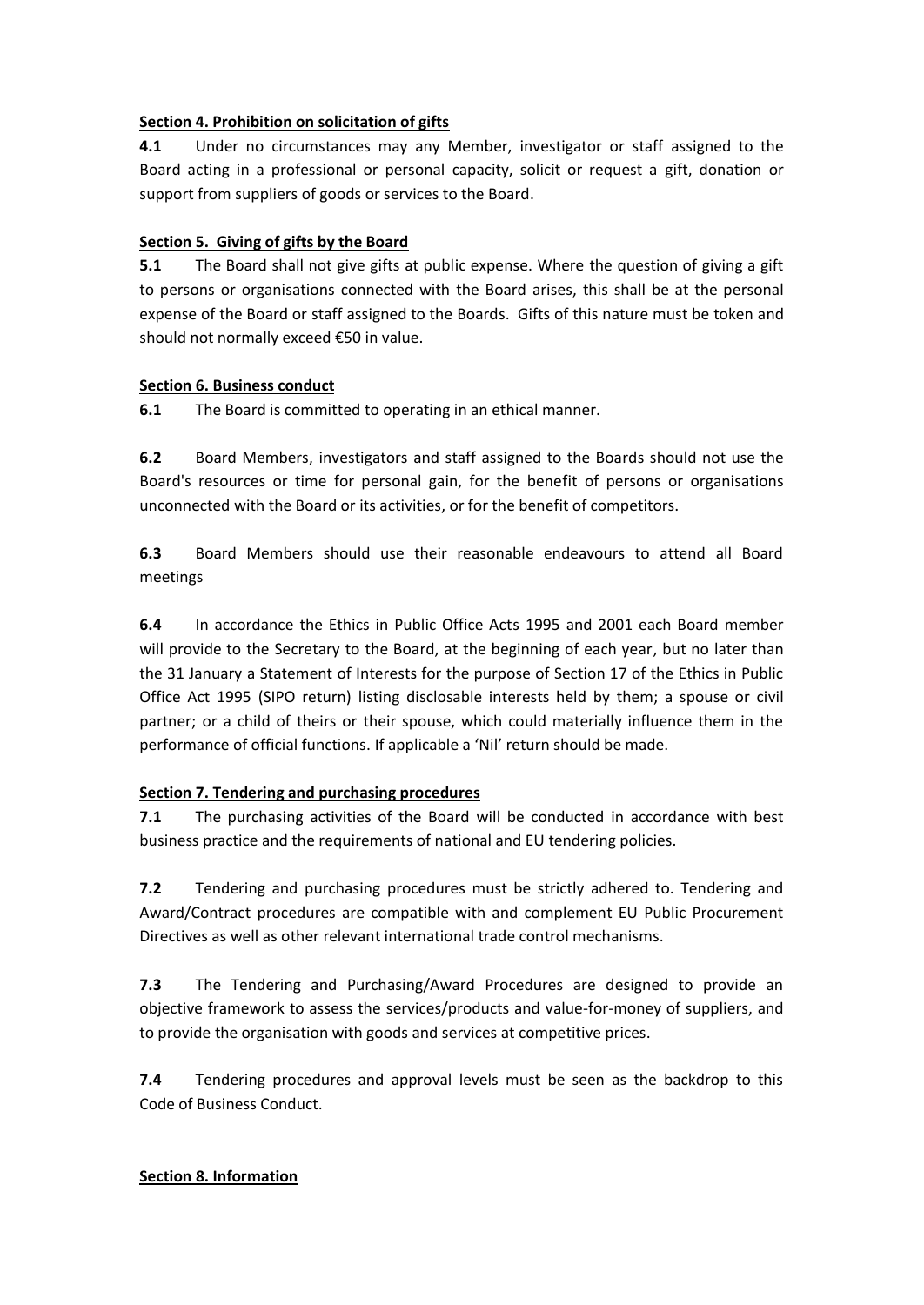**8.1** The Board will provide access to general information relating to its activities, in a way that is open and enhances its accountability to the general public.

**8.2** Members of the Board and staff assigned to the Board must respect the confidentiality of sensitive information held by the Board. This includes:

- a) commercially sensitive information,
- b) personal information; and
- c) information received in confidence by the Board.

**8.3** There must be appropriate prior consultation with third parties where, exceptionally, it is proposed to release sensitive information in the public interest.

**8.4** The Board must comply with the requirements of the Freedom of Information Acts and the Data Protection Act.

#### **Section 9. Loyalty**

**9.1** Members of the Board and staff assigned to the Board must be loyal to the Board and fully committed in all its statutory activities, and to conform to the highest standards of business ethics.

#### **Section 10. Obligations**

**10.1** The Board is obliged to:

- a) fulfil its regulatory and statutory obligations
- b) ensure the effective operation of controls to prevent fraud,
- c) ensure that its accounts and reports accurately reflect its performance and are not misleading nor designed to be misleading.

## **Section 11. General observance of the spirit of the Code**

**11.1** All Members of the Board, staff assigned to the Board and investigators are required to bear these principles in mind in the conduct of their duties.

**11.2** It is not possible for this Code to provide for all situations which may arise. Members of the Board, staff assigned to the Board and investigators will bear in mind, therefore, that it is primarily their responsibility to ensure that all of their activities, whether covered specifically or otherwise in this document, are governed by the ethical principles described here.

**11.3** A copy of this Code of Business Conduct will be circulated to current Members of the Board, staff assigned to the Board, investigators, and to all new Board Members and staff on their appointment.

**11.4** Board Members, staff assigned to the Board and investigators will acknowledge to the Secretary that they have received and understood the requirements of this Code.

**11.5** This Code replaces all earlier similar Codes,